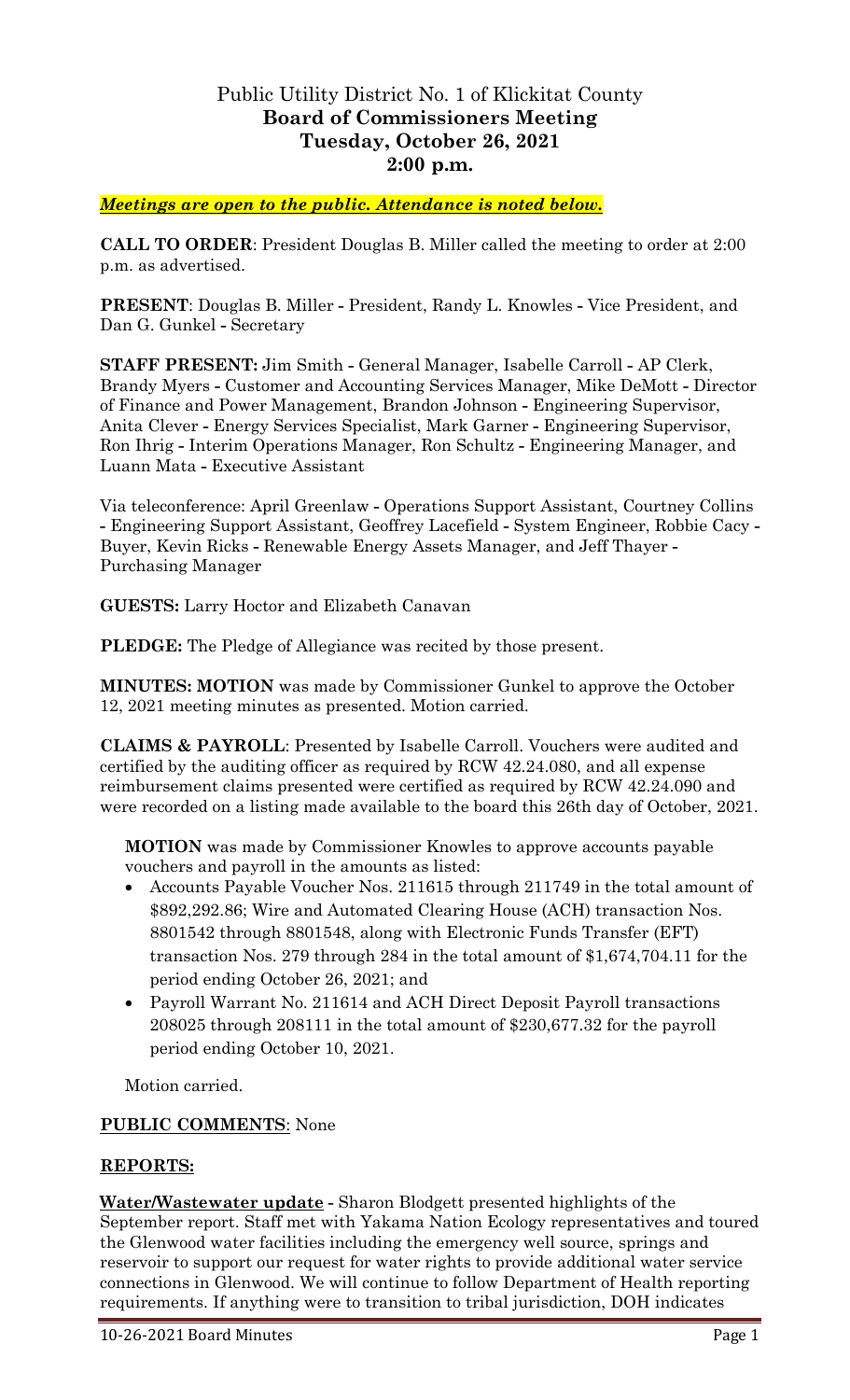that tribal follows Environmental Protection Agency requirements; which are actually less stringent than Washington State DOH requirements. As mentioned in the report with the multiple booster pump equipment failures experienced in Wishram, the department will seek a pump specialist to evaluate pump application in an effort to determine why the pumps continue to fail. For emergency preparedness we have added an electrical contractor to the budget to install emergency electrical outlets at wells currently not equipped with universal outlets for generators. We have submitted applications to increase capacity at Ponderosa, Rimrock, and Roosevelt. Lastly, staff will be attending Master Meter training to assist with understanding electronic tools available relating to the radio read water meters installed in all KPUD owned water systems.

Commissioner Miller asked if the radio read meters have the ability to assist with leak detection. Sharon stated that it helps to determine leaks that are on the customer's side as the handheld device can be used to find high reads within the system when SCADA alarms can indicate high pumping volume. It will not assist in unaccounted water loss within the system that is not behind a water meter.

**Engineering September update -** Brandon Johnson, Mark Garner and Ron Schultz presented the September update.

Brandon discussed that the Advanced Metering Infrastructure program is still moving forward. We were scheduled for a pilot project to begin in September, this date was pushed to January and may get pushed further due to COVID related material lead times and supply chain issues. Meters with chips are currently listed at 30-50 weeks for delivery. Customer Service Representative Courtney Collins was awarded a support position in Engineering. This position will work with Engineering, Operations and the Water/Wastewater departments. She is currently training with April Greenlaw and Sharon Blodgett. Brandon also discussed the E.E. Clouse expansion project meeting with Bonneville Power Administration. The current project scope is to install a 115/69 transformer in the EE Clouse substation, reroute the John Day transmission feed into the substation and then feed back to the Goldendale substation. This project is completely reimbursable by BPA over 15 years. The next meeting will determine where the point of delivery demarcations should be set.

Ron Schultz discussed the Husum Substation Glenwood breaker failure. This breaker has been unreliable and repaired multiple times over the past several years. The breaker opens fine when a fault occurs, but closing the breaker was where the challenges lie. Our staff and crews completed the breaker replacement and the construction required for installing the SF6 breaker. The BPA Rock Creek 14-day outage in October was successful. During the switching outage we experienced some challenges and the first switching outage ran longer than expected. These issues were fixed and at the end of the 14-day outage, we were able to successfully switch back to normal without disrupting our customers' service at all. BPA has stated they plan to have a 10-day Rock Creek outage again next year. We are now set up to complete this switching with BPA without customer outages. The two open Metershop positions have been filled. Jeremy Kerns will pick up work vacated by Tim Madsen's resignation and Riley Van Belle will fill the position created with Darren Shattuck's promotion to Metershop foreman.

Mark Garner provided the report on customer engineering. We currently have one staking engineer in Goldendale. Jared Balcom has accepted the Goldendale staking engineer position but is assisting in White Salmon and Goldendale where he can while the positon is being filled for White Salmon. Interviews are scheduled. Goldendale has two customer jobs ready for construction, and there are 11 jobs pending customer requirements. White Salmon is looking close to the same and there are 19 pending jobs, most of which are temp to perm installations. The contractors working on Echo Glen were pulled off to provide mutual aid assistance to other utilities impacted by last weekend's high wind event. We expect them back on the property Thursday. Titan Electric, the dock crew, is now off the property.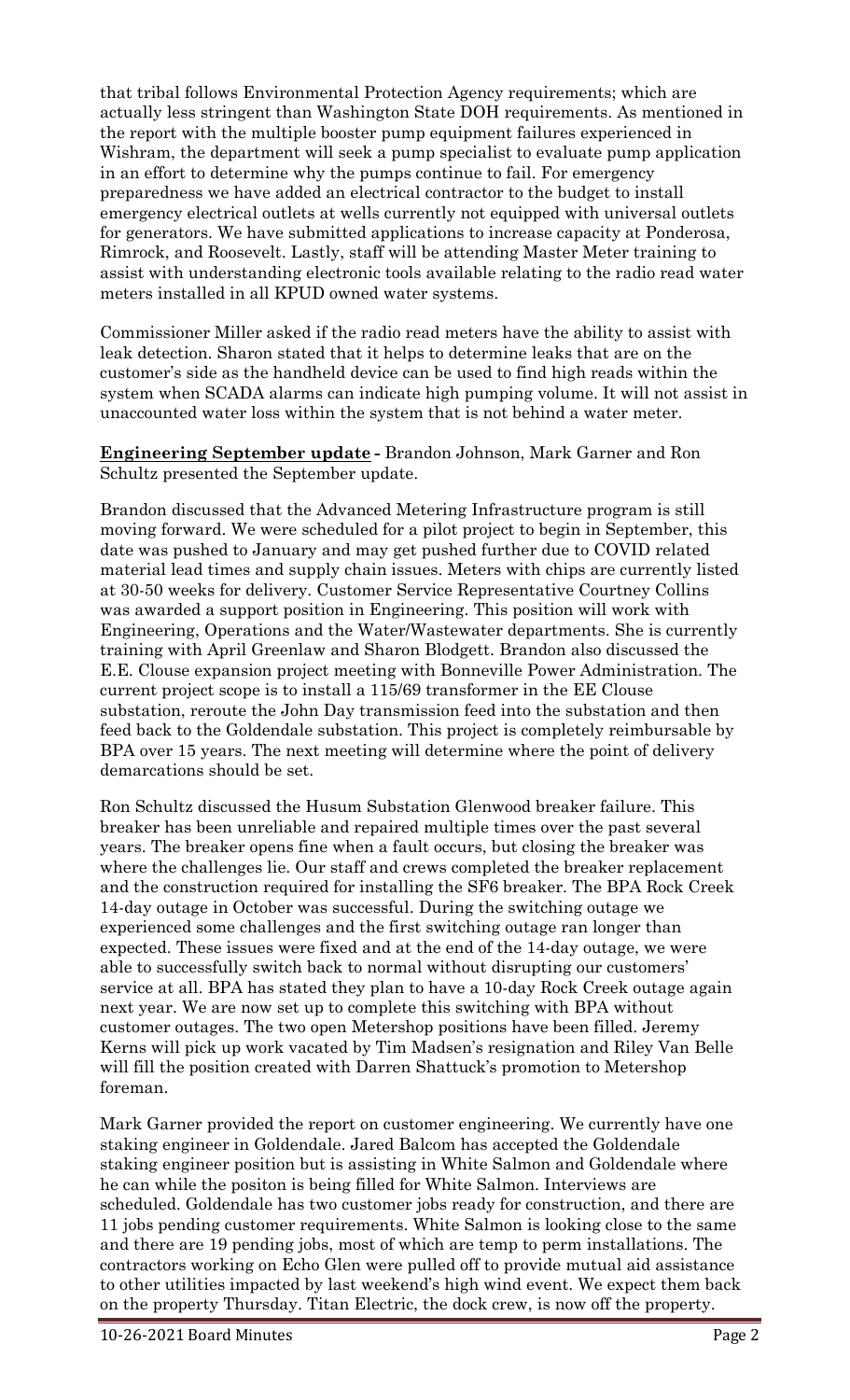They did not complete the removal of the line off of Sand Ridge Road, so this will be a winter project for our crews. Phillip McMillen is working on acquiring imagery for vegetation management to be added to our maps. He is also working on the Futura Field Pro Inspection implementation process.

**Operations September update -** Ron Ihrig and Mark Garner presented the September update. There were 3,493 outage hours in September. An outage on the Bickleton transmission which impacted service to the Goodnoe and Cleveland substations comprised of most of these hours. The outage was caused by a broken insulator. The equipment was evaluated and it was determined that this issue would not have been visually detectable from routine inspections. Our reliability rate is currently 99.95% and we are out of hours to meet our 2021 goal. The crews are spreading their time between customer work and maintenance. Our 230kV transmission inspections are being completed now as well. Current schedules extend out two weeks in Goldendale and a little less than that in White Salmon. Vegetation management efforts in September yielded removal of 209 trees and contractors cleared approximately 2 miles of rights-of way. The new crew, working on Satus, will be complete this week. We will then move this crew to the Glenwood Fish Hatchery tap. The October safety meeting consisted of a crew walk-through at the BPA Goldendale, Bald Mountain and Bingen substations. BPA and PacifiCorp staff were on site for discussions as well. Ron Schultz will complete a follow up with PacifiCorp staff on switching and notification requirements to assure everyone has working knowledge of the agreement and an understanding of contact requirements.

Ron Ihrig also discussed that he would like to advertise a two year Pole Test and Treat bid as well as a two year Vegetation Management bid. The two year bids should yield more competitive pricing and mitigate some deadlines to allow the new Operations Manager time to learn our system and processes. The board concurred that the proposed two year option would be appropriate at this juncture.

**Energy Services Annual update -** Anita Clever presented the accomplishments of the Energy Services program for the EEI Budget cycle 10/2019-9/2021. She began the budget cycle with \$878,929.92, which included receiving \$158,941 in additional funding from other utilities who were unable to spend down their budgets. After all of the approved projects this biennium, we will carry over \$15,345.08 into the next fiscal cycle. Commissioner Knowles commended Anita on working to distribute these funds to our customers and noted that acquiring the additional \$160,000 from other utilities is a great accomplishment. The new biennium already has \$131,000 in scheduled projects along with a long list of potential projects. Conservation loans have continued to reduce. This is mainly due to the 0% interest loans that can be offered by lending agencies.

The legacy Net Metering incentives ended in 2021 leaving 28 participants in the current state incentive program. The reimbursement average is around 16 cents a kilowatt hour. There are currently 204 customers enrolled in the Net Metering program. We estimate that we are about 1MW away from meeting the 4% peak load requirements. Lastly, Anita mentioned that there were multiple buildings identified by the state as requiring energy efficiency updates. None of our buildings were identified in this listing. Commissioner Miller asked if Anita could put together a YouTube video to post on our website and refer customers to for all of the different program offerings.

**Clean Energy Transformation Act (CETA) update -** Anita Clever, Brandy Myers, and Mike DeMott presented a report outlining milestones to be met under CETA legislation with a focus on upcoming interim reporting deadlines. Major milestones to be met under CETA include the 2025 no coal standard, the 2030 greenhouse gas neutral standard and finally, the 100% Clean standard by 2045. As required under CETA by January 1, 2022, all utilities must have submitted their Clean Energy Implementation Plans (CEIP) to the state, demonstrating how they plan to reach these goals. It was noted that KPUD currently has a largely carbon-free energy portfolio so the CEIP is not likely to contain major items to accomplish. Under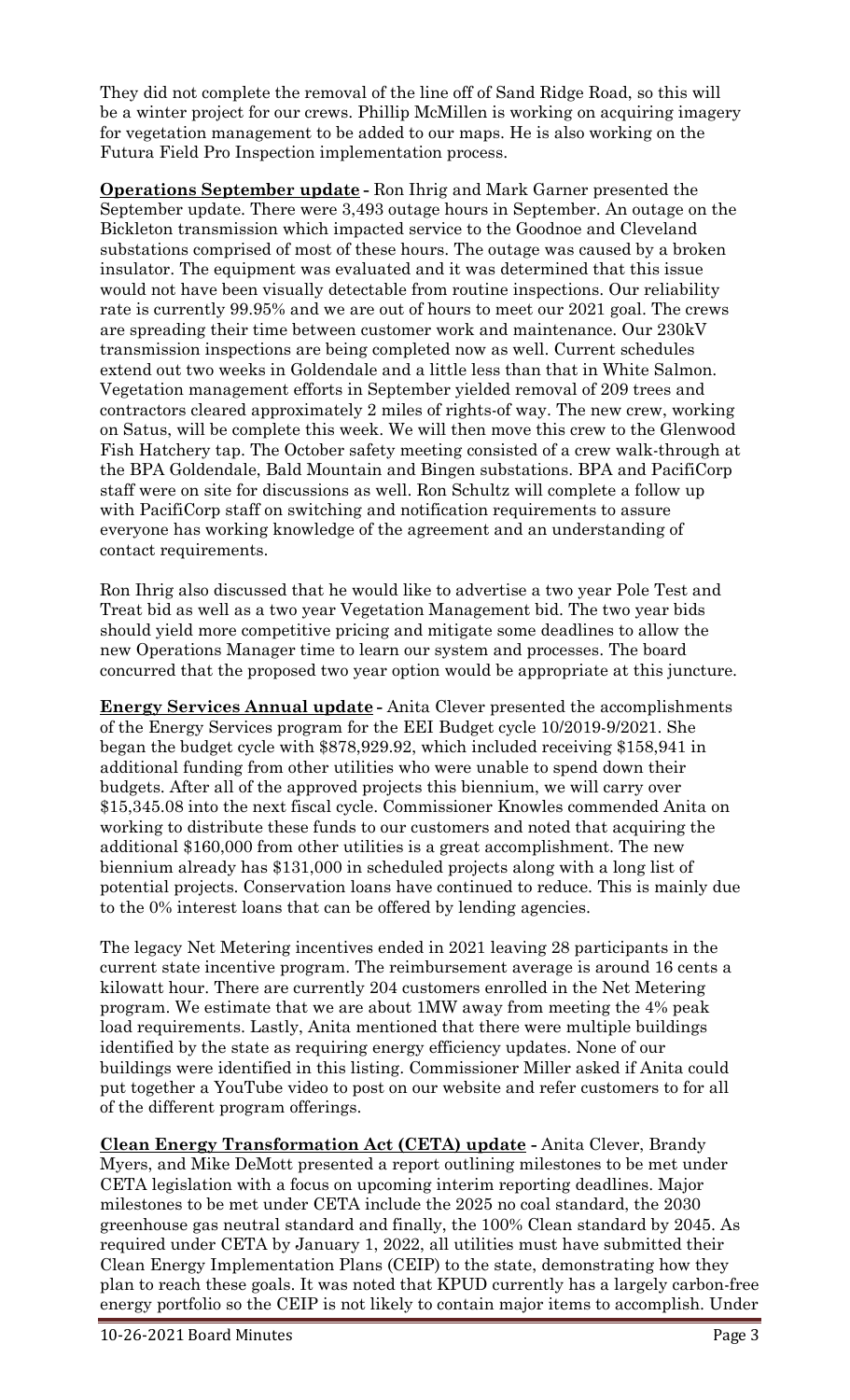the CEIP there are public meeting and information gathering requirements so opportunity for public comment will be made available to KPUD customers over the next several weeks. Anita will move forward with posting of the required customer surveys and advertising of the program and meetings.

A discussion on rule making, reporting, program implementation, costs and penalties for not meeting deadlines ensued. The Commissioners wanted to make sure that staff has the understanding that this program could have the ability to adversely impact rate making authority, are sensitive to this issue and that we bring related issues to their attention. By 2030, energy assistance funding levels need to meet 60% of the 2018 energy assistance dollars or the assessed energy need, whichever is greater, which increases over time until it reaches 90%. The Department of Commerce has utilized census data to establish a baseline for those numbers. The board instructed staff to engage an outside consultant, if needed, when it comes time to determine the need. Commissioner Gunkel stated that Klickitat County is a relatively disadvantaged county over all, so the cost shifts will impact rates and ultimately all of our customers will be affected. It is also difficult to understand how a determination by Utilities and Transportation Commission (UTC) can impact public utilities since they have no regulatory authority over the public power industry. Ending the discussion, the Commissioners asked that staff be very sensitive to cost shifts and rate impacts associated with this legislation and pay close attention to any and all grant funding options available regarding the clean energy programs. We already support and fund the Low Income Elderly discount program every year. If the program costs come in as high as they have potentially estimated, it may mean that we would have to forego funding our own established programs, like this elderly discount. It could also put additional pressure on economic development as power cost could disproportionately impact new commercial growth.

**COMMISSIONER DOUGLAS MILLER -** Commissioner Miller attended the pre-audit phone call with the State Auditor on October 19. He will also attend the Washington Public Utility District Association call on November 2, along with our state representatives, to discuss capacity issues.

**COMMISSIONER RANDY KNOWLES -** Commissioner Knowles attended the Public Utility Risk Management Services meeting October 25. He will also attend the PURMS Annual and Executive meetings being held on November 3-4. These will be the first in person meetings of 2021. Commissioner Knowles will work with PURMS staff to schedule a fire mitigation plan presentation for one of the 2022 meetings.

**COMMISSIONER DAN GUNKEL -** Commissioner Gunkel discussed the latest Columbia Generating Station report. The project ran stable this year, and is meeting its cost per hour and generation goals.

**GENERAL MANAGER - The following items are additions to the GM report.** The complete report can be found at: [htp://www.klickitatpud.com/topicalMenu/commissioners/GM\\_Reports.aspx](http://www.klickitatpud.com/topicalMenu/commissioners/GM_Reports.aspx)

Public Power Council **-** the PPC efforts regarding the efforts to insert public power into the federal case will be \$15,000 per utility not the \$1,500 as mentioned last meeting.

California System Capacity **-** Governor Newsom has now issued 3 separate emergency orders providing for the suspension of air permitting requirements, expediting amendments to existing requirements, and issuing new licenses for temporary generators.

Columbia River Basin Dam Breaching Study **-** Senator Murray and Governor Inslee issued statements that they are organizing a task force to review the impacts that can or cannot be mitigated if the Lower Snake River dams were breached. It is not clear how this fits with the current Governor's Four State review process of this issue that is already underway.